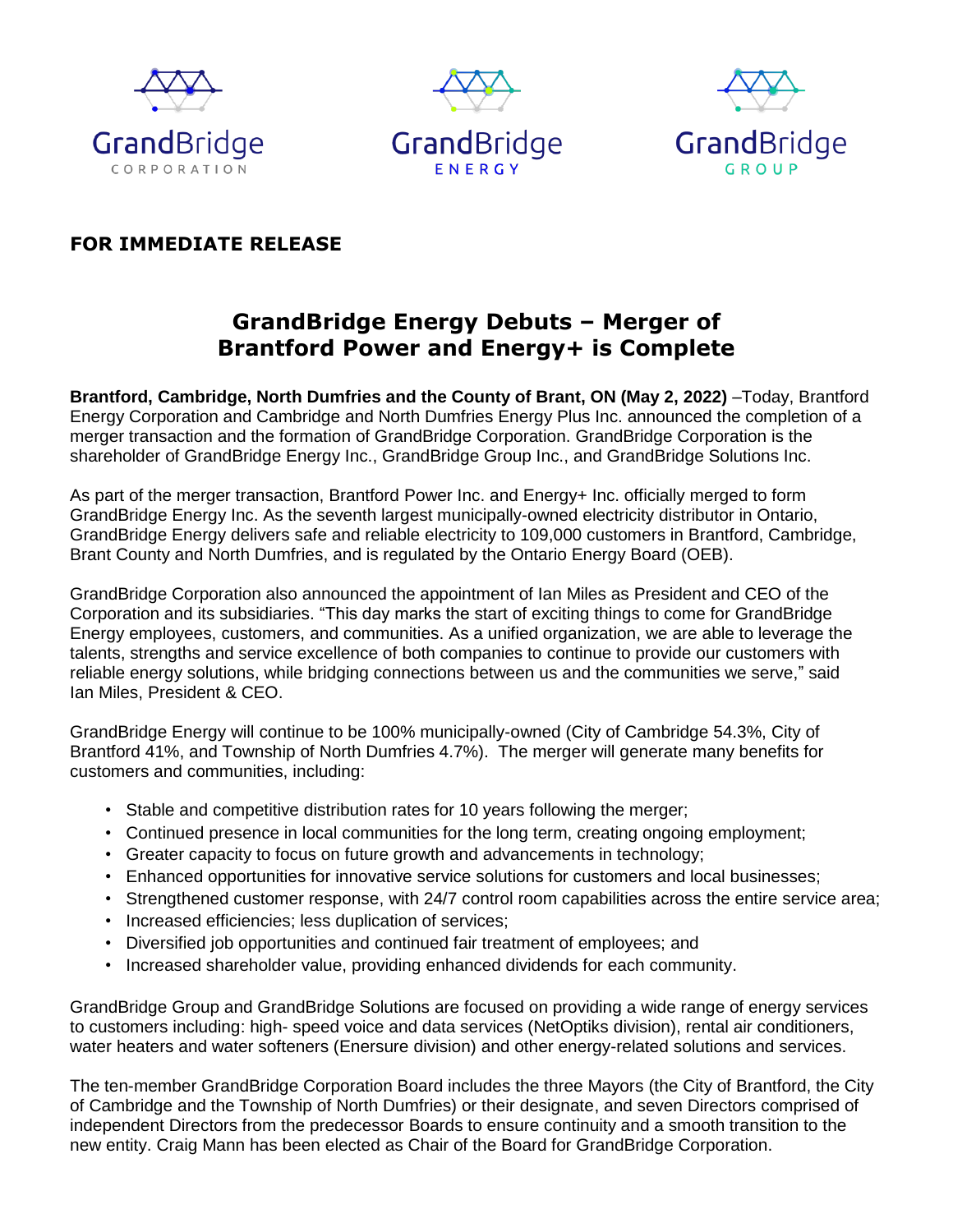"The Board is confident that the merger will result in benefits for our customers, shareholders and the communities we serve, said Craig Mann, Chair of the GrandBridge Corporation Board. "GrandBridge Energy is well-positioned to focus on future growth and advancing technology to meet the evolving needs of our customers and keep pace with the rapidly changing energy industry."

Customers, suppliers, stakeholders and community partners of GrandBridge Energy (formerly Brantford Power and Energy+) will begin receiving information about what to expect moving forward. Customer account numbers remain the same and customers will continue to pay the same rates as they did with the former utilities.

#### **Quotes from municipal shareholders:**

"Today's official launch of GrandBridge Energy Inc. is an exciting new beginning for all three of our communities. Simply put, the new entity will be better positioned to serve customers who will benefit from significant efficiencies and economies of scale, that in turn, will ultimately help stabilize costs for ratepayers. Furthermore, the new corporation will provide a better platform for growth with a long-standing focus on reliability, customer service, quality and safety."

#### **Kevin Davis, Mayor, City of Brantford**

"GrandBridge Energy means a brighter future for all in Cambridge, Brantford, the County of Brant, and North Dumfries. It means our residents can count on rate stabilization for the next decade and that we have the capacity for the future growth we know is on the horizon."

#### **Kathyrn McGarry, Mayor, City of Cambridge**

"The merger of the two utilities to establish GrandBridge Corporation, and its subsidiary companies, will create added resiliency and capacity for the delivery of electricity and associated products in support of the residents and businesses in Cambridge, Brantford, the County of Brant and North Dumfries. This merger positions our communities to respond to the evolving role of energy companies while simultaneously protecting the interests of our ratepayers. Customer service and reliable service delivery will remain as our core principles."

#### **Sue Foxton, Mayor, Township of North Dumfries**

To learn more about GrandBridge Energy visit [grandbridgeenergy.com.](https://www.grandbridgeenergy.com)

-30-

#### **About GrandBridge Energy Inc.**

GrandBridge Energy Inc., formed in May 2022 as the result of the merger of the former Brantford Power Inc. and Energy+ Inc., is the seventh largest municipally-owned electricity distributor in Ontario. GrandBridge Energy delivers safe and reliable electricity to 109,000 customers in the City of Brantford, the City of Cambridge, the County of Brant and the Township of North Dumfries. The team provides safe and reliable energy solutions that are strengthened by an unwavering commitment to service excellence.

#### *See the GrandBridge Corporate Structure on the following page.*

#### **Media Contact**

GrandBridge Energy Inc. Sheri Ojero Manager, Corporate Communications Office: 519-751-3522 Ext. 5268 Mobile: 226-387-4730 Email: [sojero@grandbridgeenergy.com](mailto:sojero@grandbridgeenergy.com) [Website: grandbridgeenergy.com](http://www.grandbridgeenergy.com/)